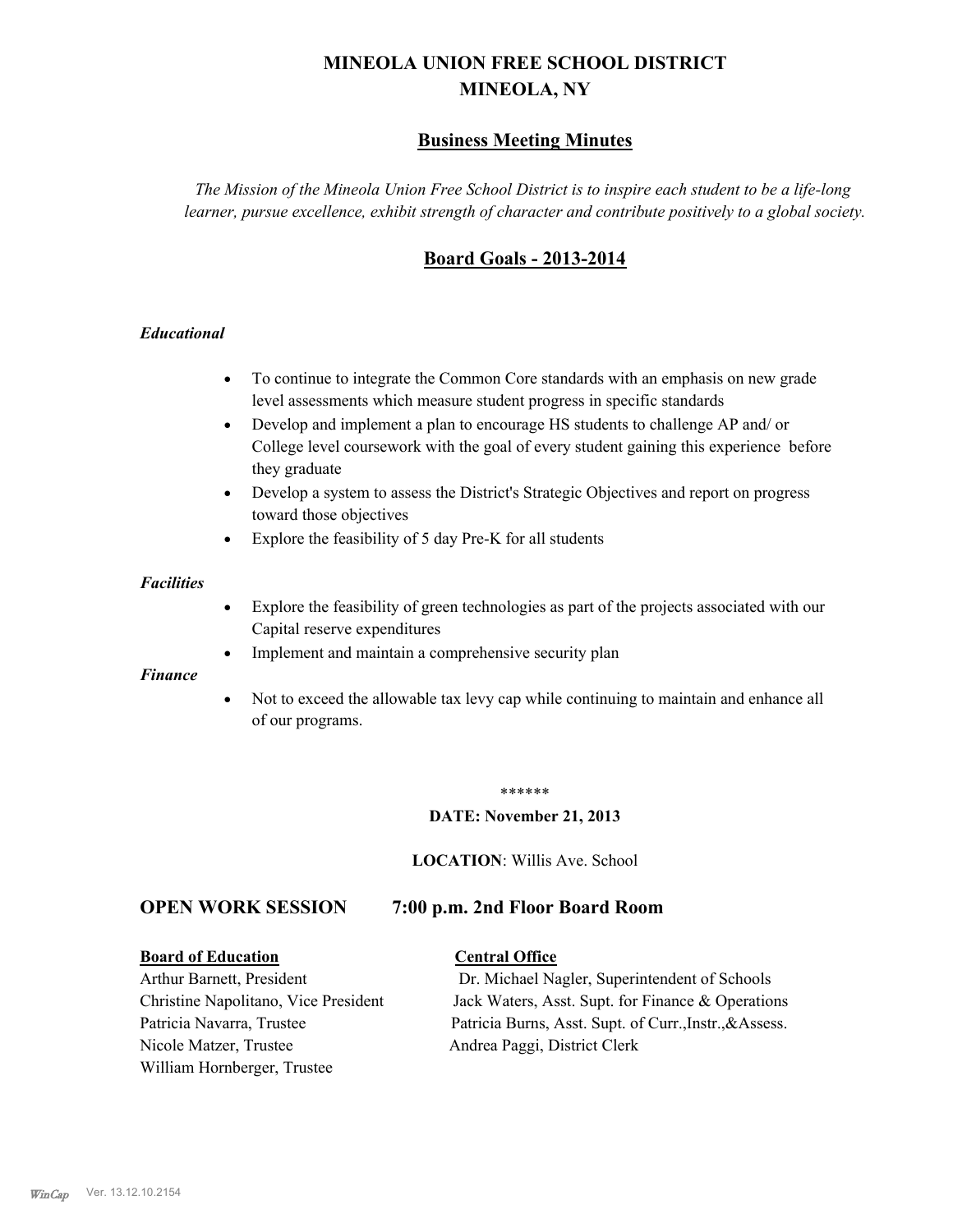#### **E. Dais & Visitor Introductions**

#### **F. High School Student Organization Report**

Tonight's SO report was by Pallak Anand, who stated that the High School is providing 20 needy families with \$100 Waldbaum gift cards. The high school students also donated food which is being sent to Corpus Christi for distribution to local families in need. The High School will be holding another "Olympics" fundraiser on 2/27/14. Students are in the process of selecting an organization to donate the proceeds. Pallak stated that the juniors held their Carnival Night and 130 students attended the event. The class raised approximately \$2000. The week of December 2nd is Spirit week at the high school and there are themes for each day (decade day, twin day, dress to impress day and pajama day) leading up to the pep rally on Friday, 12/6. Pallak reported that the college "on the spot" interviews have started at the high school and several local colleges take part including: Molloy, Dowling, NYIT, Adelphi, St. John's and CW Post. Report cards were posted last week and can be found on the parental portal. Finally, Pallak reported that the high school production of "The Heiress" will take place Friday night and two shows on Saturday. She encouraged everyone to attend and stated that it is a very good show. The Board thanked Pallak for her report.

#### **G. BOE Reports**

## **a. Comments from Board Trustees**

Mr. Hornberger thanked the community for voting and passing the two propositions. He stated that he looks forward to starting the capital improvements.

Ms. Matzer stated that she had attended Commissioner King's forum on the Common Core Standards on November 13th. Ms. Matzer was happy that the forum took place at Mineola and felt that it was handled in a very dignified and respectful manner.

Ms. Navarra thanked the Student Organization for their kick off to the Commissioner's Forum. She also sent a shout out to Mrs. Curran's 4th grade class for taking her turtles, Romeo and Juliet. Ms. Navarra stated that she wanted to thank the past Board members for having the vision to set up the capital reserve fund, which will allow us to make the improvements to our schools without the need for a bond.

Ms. Napolitano stated that she had a longer statement than her colleagues. Ms. Napolitano said that Thanksgiving is her favorite holiday and she was reflecting on the various things that have occurred throughout the District. She stated that Commissioner King and Chancellor Tisch had the opportunity to visit the Middle School and observe the students and all that is going on in the classrooms, prior to the forum. Both appeared to be impressed with the work that was taking place. This visit occurred the day after the Middle School was awarded the APPLE Distinguished School award- the only school in the state to receive this honor. Thanks to Mr. Gaven and his staff. Ms. Napolitano thanked the voters in the community who came out and passed our capital reserve vote. Additionally, Ms. Napolitano thanked Mr. Waters and his staff for all of their hard work. While waiting for the results of the vote, Ms. Napolitano observed parents leaving a meeting on the Common Core Implementation and their response was very positive. Ms. Napolitano thanked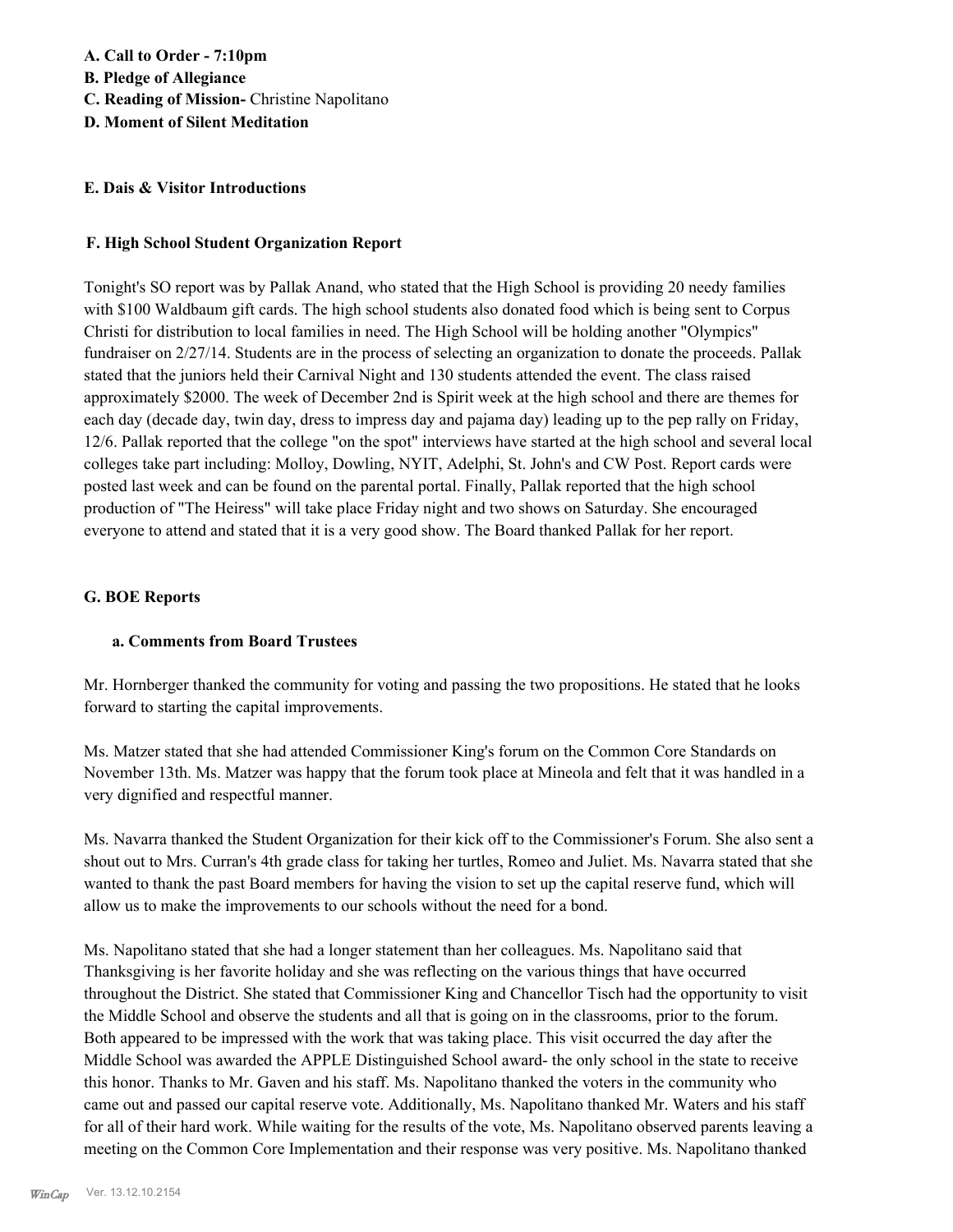Ms. Burns and her staff for all of their hard work in keeping families informed. Ms. Napolitano had the opportunity to go to Hampton Street School and visit many classrooms. She was impressed with all that she saw going on. Ms. Napolitano thanked Mrs. Small and the teachers and stated that Hampton is truly a happy place for student to be. She thanked the parents and volunteers throughout the District. Ms. Napolitano attended the Esprit de Corps and was reminded of all of the joy that our students bring to us. Finally, Ms. Napolitano stated that she wanted to thank her fellow Board members, especially the new ones, who all work very hard and are truly dedicated to this District.

#### **b. Comments from Board President**

Mr. Barnett stated that he also attended the Esprit de Corps dinner which marks the end of the Marching Band season and the members didn't seem to feel that they came in second. Mr. Barnett stated that prior to the forum, the Commissioner and the Chancellor spent time at the Middle School and both were very encouraged by what was going on in the school. Mr. Barnett stated was originally hesitant about the district hosting the forum, but he has to admit that it went very well; there was meaningful conversation, not just the shouting that occurred at previous events. Mr. Barnett thanked the community for passing the referendum vote which will allow us to take care of our infrastructure without taking on additional debt. Finally, Mr. Barnett congratulated the Middle School and Mr. Gaven on receiving the APPLE award.

## **c. Comments from Superintendent**

The Superintendent started by stating that he was thankful for all of the items mentioned by Ms. Napolitano. Dr. Nagler is thankful to be working here and to be helping lead the District through some difficult times. He is thankful for all that has been accomplished. The Superintendent stated that he was on the phone with Newsday following the vote and had to explain that this was a reserve vote not a bond. He also informed the reporter of the APPLE Distinguished School Award that the Middle School had received and stated that it should reported on in an article. Dr. Nagler stated that receiving this award is a big achievement and we are the only school in NYS to receive this honor. We received this award based upon how the device is being used. Many other Districts use the device, but at the Middle School, the device is personalized to childrens needs. The Superintendent visited Jackson Avenue School and went into every classroom. He was happy to report that the children were engaged, being challenged and were happy. This visit was not announced so staff did not prepare ahead. Dr. Nagler stated that there is still work to be done, but he was happy with all that he saw going on at Jackson.

The Superintendent stated that he was proud of how the forum turned out. He felt that Senator Martins handled the job of moderator well. Dr. Nagler stated that Jacob Escobar, student at the High School, did a good job of opening the forum and stating what the tone would be. The Superintendent stated we will wait and see what the outcome will be after the Commissioner finishes all of his forums.

The Superintendent stated that he is looking forward to attending "The Heiress" on Saturday night and encouraged everyone to attend one of the shows. Dr. Nagler stated that one of our students, Abigail Stone, was in the Newsday. She was photographed with her solar oven. She is one of Mr. Interrante's students in AGP. The class was completing this project with their pen pals in S. Africa. Dr. Nagler asked Abigail to autograph her picture. It was reported by the Superintendent that a decision has been made of how the \$50,000 grant from Senator Martins will be used. The District will be purchasing Rover 3D image monitors (one each for Jackson Avenue, the Middle School and the High School). This machine is a great teaching tool. He added that we will also be looking into Apple TV.

The Superintendent reminded everyone that the District Town Hall Meeting will take place on 12/3/13 and urged everyone to come out. There will be a presentation by the Superintendent and then there will be a panel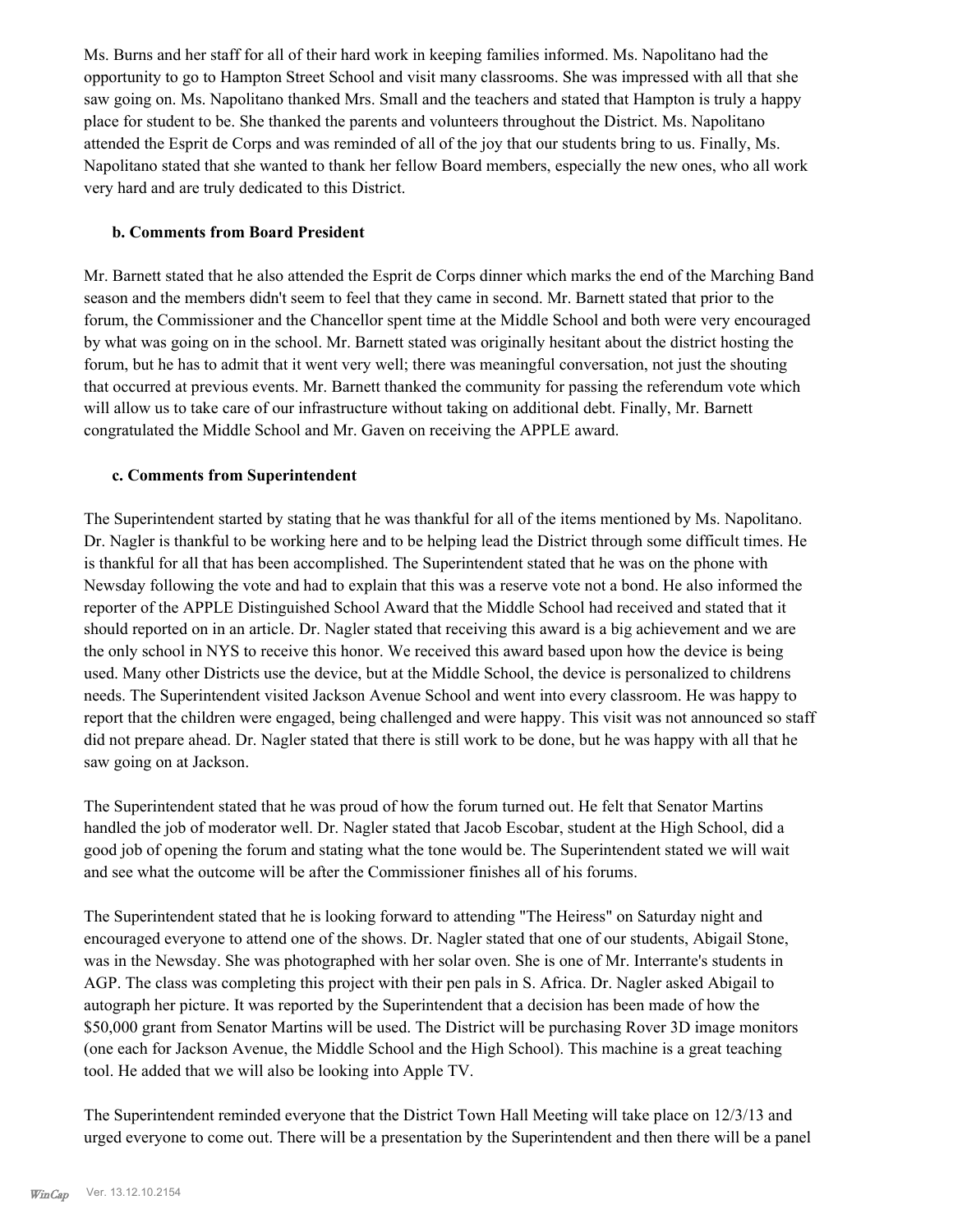to answer any questions that people may have about the Common Core Standard and curriculum. Dr. Nagler ended by thanking Pat Burns for her trips to Albany to learn about the Common Core first hand.

#### **H. Old Business**

Mr. Barnett asked the Board if there was any old business. Mr. Hornberger stated that he was able to see the landscaping at Jackson Avenue on Veterans Day and was happy to see that this project was finalized. Mr. Hornberger asked for an update of the Meadow Drive Project and the Superintendent responded that there is still a punch item list and this is currently with the attorneys in order to reach a resolution. Mr. Hornberger stated that a Middle School parent approached him about a transportation issue. This parent stated that on one afternoon the late bus, which picks up students at the high school and the middle school, was very crowded after stopping at the high school and as a result it did not pick up the middle school children. Mr. Hornberger inquired how transportation would prevent this from occurring again. The Superintendent stated that on the specific day, to which this parent is referring to, there were some extra events going on at the High School and transportation was not made aware of the fact that extra buses would be needed. Mr. Gilberg will make buses available but the schools must make him aware of extra events. He added that Mr. Waters has spoken to all involved in this process. Mr. Hornberger stated that the transportation situation had improved within a week of this incident. Ms. Napolitano asked if the reason for this overcrowding was do to children getting on the bus without a bus pass. The Superintendent stated that that was not the issue for the occurrence.

Mr. Barnett stated that it will not be possible for the Board to meet on Policies during December due to various conflicts. He said a meeting will be set up for January. There was no additional old business.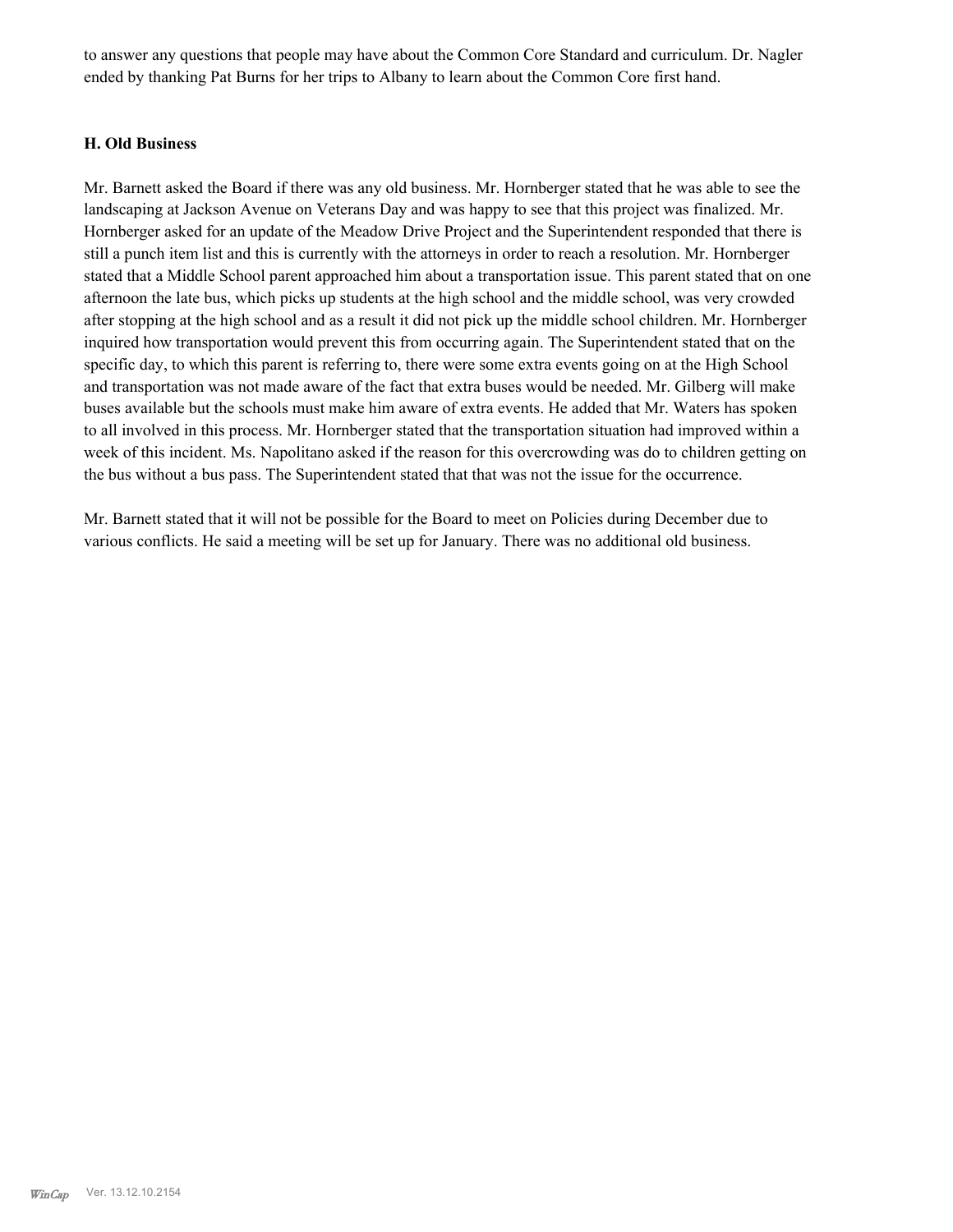#### **I. New Business**

**RESOLUTION # 29 - BE IT RESOLVED** that the Board of Education of the Mineola Union Free School District approves the award of Contract "T" for Fuel Tank and Filling Station, for the Mineola High School Project (SED No. 28-04-10-03-5-014-002) bid opened November 13, 2013 to the lowest responsible bidder meeting specifications, Phoenix Environmental Technology, Inc., for a total contract price of \$184,240.00 including Alternate No. T1.

**Motion:** Christine Napolitano **Second:** William Hornberger

Discussion: The Superintendent stated this is the beginning of the Fuel Tank Project at the high school. This first phase includes: digging the hole, putting in the tank, and wiring. It was explained that it is important to do this work now, so that the fields will not be impacted during the spring sport season. The second phase will be bid in a few months. The hope is for the entire project to be complete by the summer. There was no further discussion.

| Yes: | William Hornberger    | No: | None |
|------|-----------------------|-----|------|
|      | Nicole Matzer         |     |      |
|      | Patricia Navarra      |     |      |
|      | Christine Napolitano  |     |      |
|      | <b>Arthur Barnett</b> |     |      |
|      |                       |     |      |

**Passed:** Yes

## **J. Consensus Agenda**

**RESOLUTION # 30 -BE IT RESOLVED** that the Board of Education approves the consensus agenda items J.1.a. through J.6.b., as presented.

**Motion:** Nicole Matzer **Second:** William Hornberger

There was no discussion.

| <b>Yes:</b> | William Hornberger    | No: | None |
|-------------|-----------------------|-----|------|
|             | Nicole Matzer         |     |      |
|             | Patricia Navarra      |     |      |
|             | Christine Napolitano  |     |      |
|             | <b>Arthur Barnett</b> |     |      |

**Passed:** Yes

## 1. **Instruction**

- a. Appointments 45 Day Subs
- That the Board of Education approves the appointment of Kaitlin Smith, to the position of 45 Day Substitute Teacher for Darren Luskoff, at Mineola Middle School , effective October 15, 2013 to on or before June 30, 2014; Salary: Days 1-20, \$100 per day, Days 21-39 \$110 per day, Days 40- 45 \$120 per day, Day 46 BA, Step 1, \$58,414 pro-rated. 1.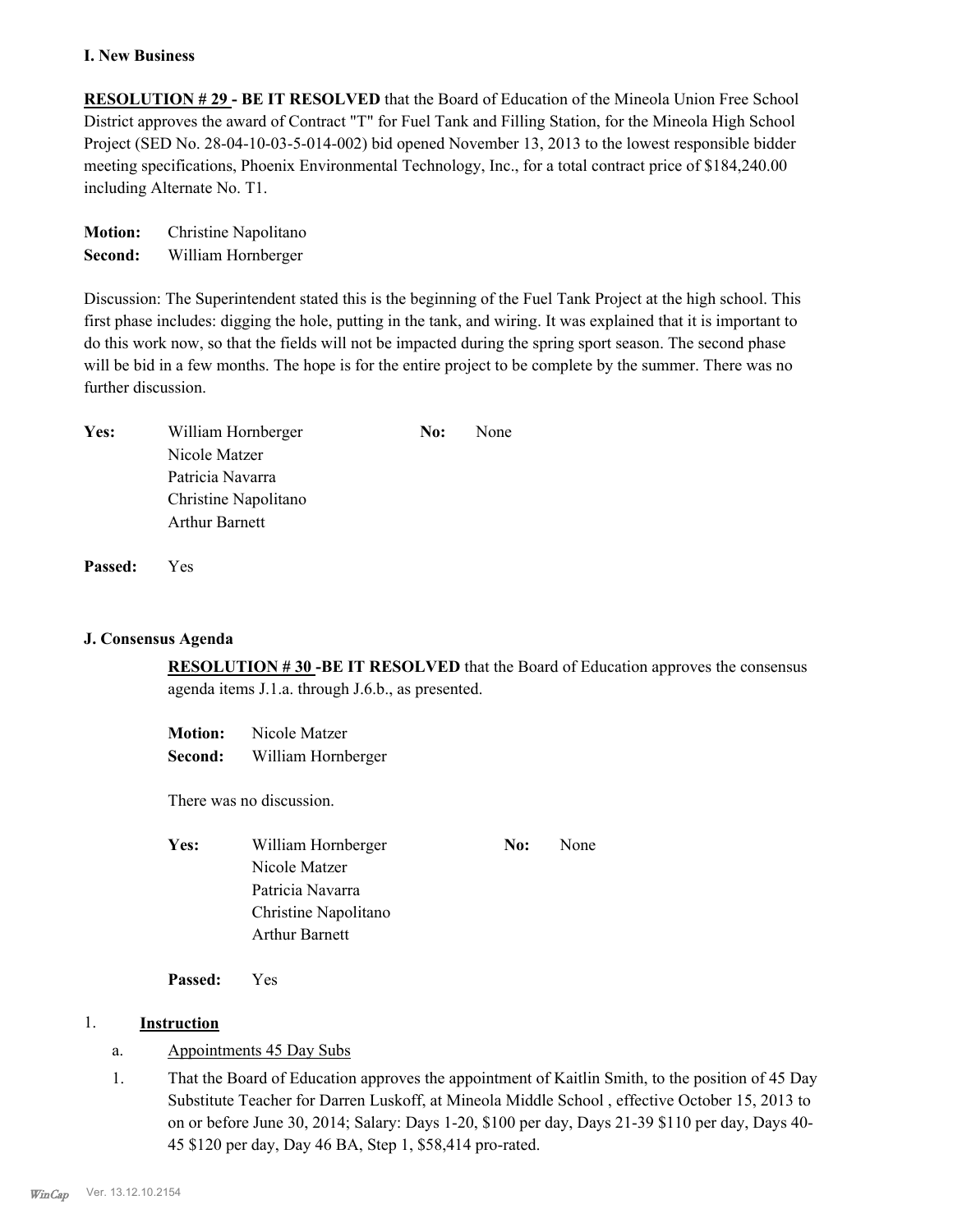b. Appointment(S) Perm Sub

- That the Board of Education approves the appointment of Jacqueline Siegel, to the position of Permanent Substitute Teacher, at Hampton Street, effective November 7, 2013 to May 31, 2014. Salary: \$100.00 per day. 1.
- That the Board of Education approves the appointment of Allison Doyle, to the position of Permanent Substitute Teacher, at Jackson Avenue, effective November 13, 2013 to May 31, 2014. Salary: \$100.00 per day. 2.
- That the Board of Education approves the appointment of Theresa Zuccarello, to the position of Permanent Substitute Teacher, at Jackson Avenue, effective November 12, 2013 to May 31, 2014. Salary: \$100.00 per day. 3.

#### Appointment(s) Club/Stipends c.

That the Board of Education approves the following Club/stipend recommendations for the current school year:

| <b>POSITION</b>              | <b>EMPLOYEE NAME</b>                  | <b>STIPEND</b>      |
|------------------------------|---------------------------------------|---------------------|
| Art Club Advisor             | Gina-Marie Buongiovanni               | \$980.00            |
|                              | (replacing Kathleen                   |                     |
|                              | Loughlin on LOA)                      |                     |
| <b>Television Production</b> | Donald Carreras(1/2 stipend)          | $1/2$ of \$2,854.00 |
| Advisor                      |                                       |                     |
| <b>Television Production</b> | Melissa Fusco $(1/2 \text{ stipend})$ | $1/2$ of \$2,854.00 |
| Advisor                      |                                       |                     |
| 10/11/12 Musical Director    | Matthew Deluca                        | \$5,025.00          |
| $10/11/12$ Musical Asst      | Drew Smith                            | \$2,854.00          |
| Director                     |                                       |                     |
| $10/11/12$ Musical           | Aislinn Oliveri                       | \$1,427.00          |
| Choregrapher                 |                                       |                     |
| 10/11/12 Musical Pit         | <b>Donald Carreras</b>                | \$2,854.00          |
| Orchestra                    |                                       |                     |
| 10/11/12 Musical Vocal       | Megan Messina                         | \$3,913.00          |
| Coach                        |                                       |                     |
| 10/11/12 Musical Stage       | Paul Sommer                           | \$3,142.00          |
| Construction                 |                                       |                     |
| $10/11/12$ Musical           | Donald Carreras                       | \$2,141.00          |
| <b>Technical Director</b>    |                                       |                     |

# 2. **Instruction: Committee on Special Education**

a. That the Board of Education approves the CSE/CPSE/SCSE recommendations for programs and services for students with IEPs for the time period from 7/1/13- 9/30/13. Please be advised that all of the parents have received the student's IEP and a copy of their DUE process rights.

# 3. **Instruction: Contracted**

a. That the Board of Education accepts the Educational Service Agreement between Brookville Center for Children's Services and the Mineola UFSD for the 2013- 2014 school year.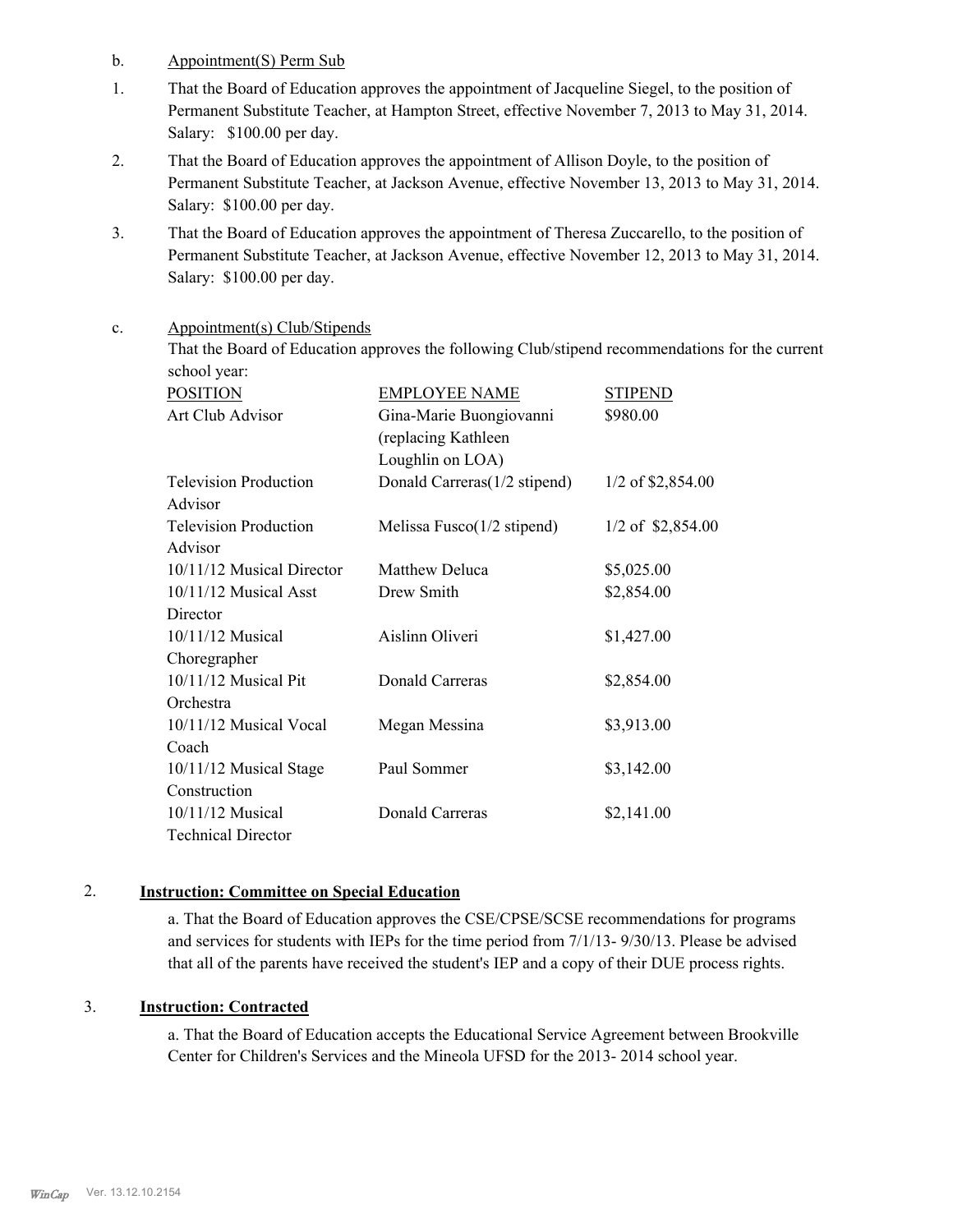# 4. **Civil Service**

- a. Resignation(s)
- That the Board of Education accepts the resignation of Sabra Hussaini, part time Bus Attendant in Transportation, effective November 1, 2013. 1.
- b. Leave(s) of Absence
- That the Board of Education approve the extension of a paid Medical Leave of Absence to Matthew Bielawa Jr, Bus Driver/Asst Head Mechanic, effective October 31, 2013, due to back surgery. 1.
- That the Board of Education approve the extension of a paid Medical Leave of Absence to Suzzanna Lima, 12 month Bus Driver, effective October 29, 2013. 2.
- That the Board of Education approve the extension of FMLA to Patricia Rella, Full Time Teacher Aide at Meadow Drive, effective December 2, 2013 through January 1, 2014. 3.
- That the Board of Education approve an extension of FMLA to Janette Stoner, Teacher Aide at the Middle School, effective November 25, 2013 through January 1, 2014. 4.
- c. Resignation(s)
- That the Board of Education accepts, with regret, the resignation of Elaine S. Filacanevo, part time Teacher Aide, for the purpose of retirement, effective June 28, 2013. 1.
- That the Board of Education accepts, with regret, the resignation of Anna M. Neumann full time Teacher Aide at the High School, for the purpose of retirement, effective December 31, 2013. 2.

# 5. **Business /Finance**

# a. **Treasurer's Report**

That the Board of Education accepts the Treasurer's report for the period ending September 30, 2013 and directs that it be placed on file.

# b. **Approval of Invoices and Payroll**

That the Board of Education accepts the Invoices and Payroll for the period ending October 31, 2013

| General Warrant $# 7$  | October 16, 2013 | \$797,827.90 |
|------------------------|------------------|--------------|
| General Warrant $\# 8$ | October 30, 2013 | \$240,069.87 |

**TOTAL EXPENSES \$1,037,897.77**

PAYROLL # 7 & # 8

| General | \$4,163,843.80 |
|---------|----------------|
| F Fund  | \$65,971.70    |

## **TOTAL PAYROLL \$4,229,815.50**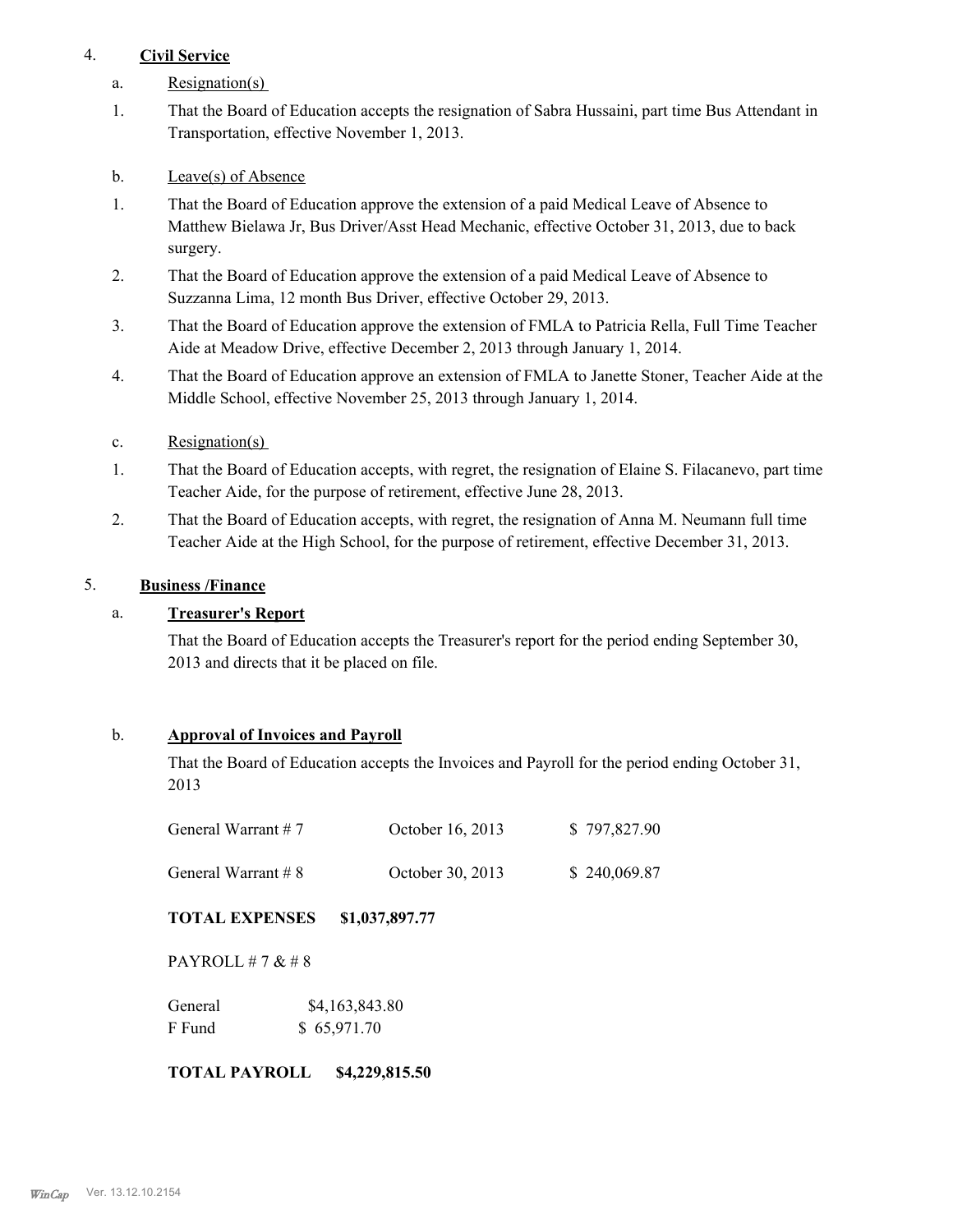#### c. **Budget Appropriation Adjustment**

1. That the Board of Education approves the acceptance of revenue (Insurance recovery funds) in the amount of \$12,352.58 and makes appropriation increase adjustments to the following Budget Code: 5510.417.10.9299.

2. That the Board of Education approves the acceptance of revenue in the amount of \$30,000.00 (Donation accepted on 11/7/13) and makes appropriation increase adjustments to the Middle School Equipment- Budget Code: 2110.200.06.0000.

# 6. **Other**

a. Be It Resolved that the Board of Education amends the Employee Agreement with the District Clerk, approved on 8/8/13, as discussed in Executive Session.

b. That the Board of Education approves the appointment of the following individuals to serve as Registrars and Inspectors at the Annual Election and Budget Vote held **Tuesday, November 19, 2013** at the hourly rate of pay, \$10.00:

#### **Registrars:**

Meadow Drive: Robert Petraglia Jackson Avenue: Michael Coniglio

#### **Inspectors:**

Jackson Avenue: Nora Coniglio

## **K. Superintendent's Report**

Superintendent of Schools' Reports for 11/21/13 Presentations:

1. External Auditor Presentation- This presentation has been postponed and will be rescheduled.

#### Superintendent Comments

The Superintendent had no additional comments this evening.

#### **L. Public Comments**

Mr. Barnett opened the floor to public comment. The first speaker (resident/employee) asked for clarification of the location of the new fuel tank. The Superintendent explained the location and stated that they will not be losing any usable green space. The next speaker (resident/parent) thanked the Board and the Superintendent for the CW Post Program and stated that her children love the program. She described some of the activities that they are enjoying. The speaker also complemented the District Music program and stated that it was amazing. There were no additional public comments.

The Superintendent stated that he was in need of an executive session to discuss negotiations.